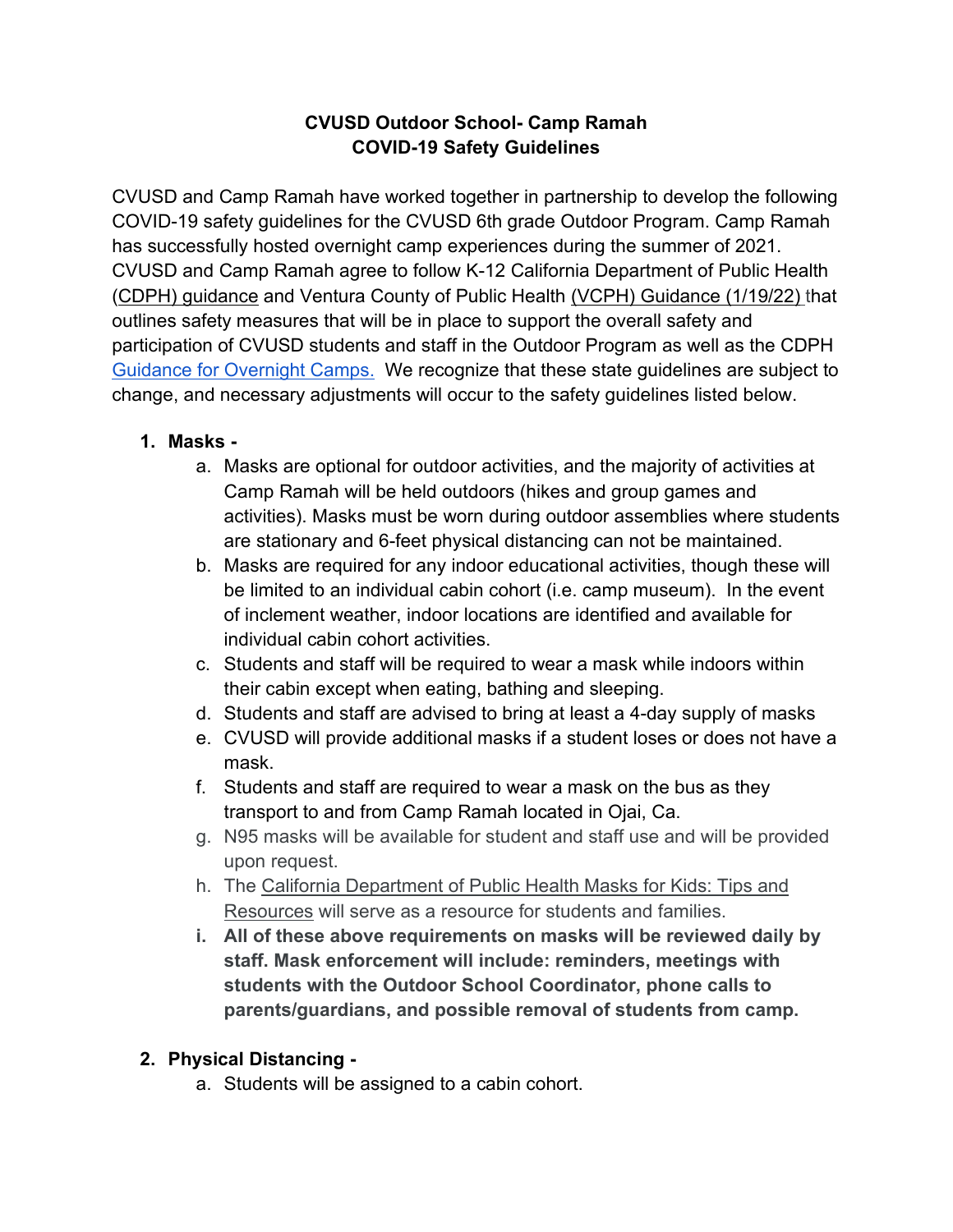- b. Cabin cohorts will include any students who bunk together (14-17 students) as well as 1-2 high school counselors.
- c. Naturalist staff will be assigned to individual or shared housing.
- d. Each cabin cohort will participate in camp activities with 1 assigned naturalist.
- e. Cabin cohort groups will be socially distanced when participating in whole group outdoor activities (camp fire & meals).

### **3. Ventilation** -

- a. Camp Ramah has updated all filters to the MERV 13 and has installed them in every building and bunk room.
- b. The windows to bunk rooms should remain open pending weather conditions.

### **4. Active Screening for COVID-19 -**

- a. Students will be pre-screened for COVID-19 symptoms before they board the bus [CDC COVID-19 Symptoms](https://www.cdc.gov/coronavirus/2019-ncov/symptoms-testing/symptoms.html) and will not be allowed to attend Camp Ramah if they are exhibiting any symptoms.
- b. At the beginning of each day, there will be a daily symptom check conducted by naturalist staff to assess if students are experiencing any COVID symptoms.

### **5. Protocols for Handling Sick Person or Close Contact -**

- a. Camp Ramah has a Health Center where CVUSD contracted nurses are stationed 24 hours/day.
- b. If a student exhibits any symptoms, they will visit the Health Center where they will be evaluated and temporarily quarantined if necessary. Quarantining will occur away from other students who may also need to come to the Health Center.
- c. Parents/guardians will be contacted to pick up the symptomatic student from Camp Ramah with the recommendation that the student is tested for COVID-19.
- d. If the student tests positive, they will be required to isolate in accordance with existing VCPH guidelines..
- e. CVUSD will complete a positive COVID-19 School Screening Form and determine any close contacts (more than 15 minutes over a 24-hour period within 0-6 feet) and follow VCPH guidance related to student quarantine.
	- i. Any student who is a close contact and **vaccinated OR previously infected with COVID19 (laboratory confirmed) within the last 90 days** (masked/unmasked), no quarantine is